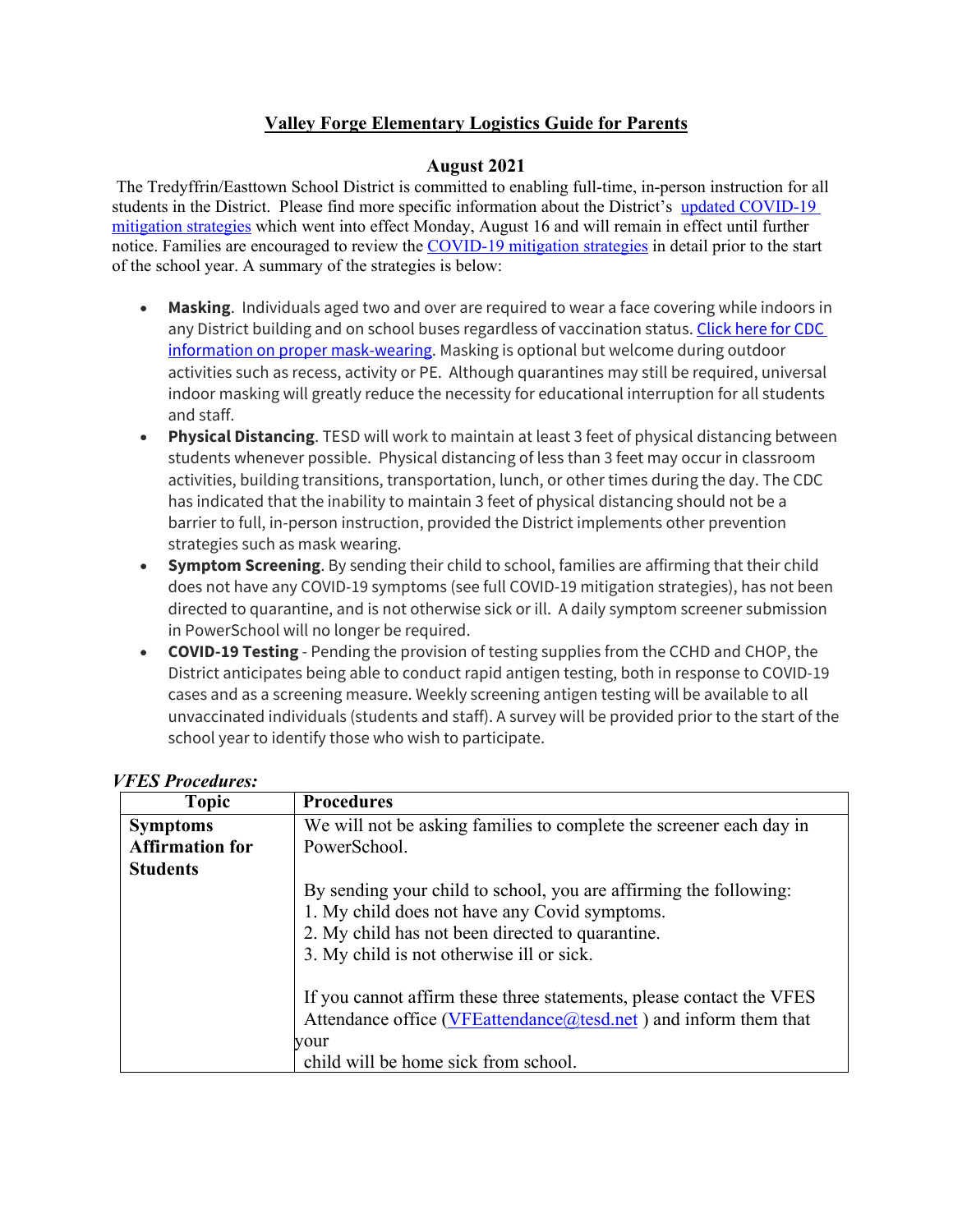| School District provides an early student drop-off option. This option<br><b>Click the link</b><br>has been approved to support elementary parents who are facing a<br>below to sign up, if<br>significant hardship because of conflicts with work schedules or other<br>needed to relieve a<br>commitments. Unless your family is experiencing a significant<br>significant family<br>hardship that impacts your morning schedule, parents will need to<br>hardship.<br>make arrangements to accommodate this year's 8:45-9:10 a.m. drop-<br>off time.<br>https://forms.office.co<br>m/r/WpP0yQvPV1<br>We emphasize that parents should only use Early Drop-Off to<br>relieve a significant family hardship. In addition, it is expected that<br>families will commit to using this program on a consistent basis. From<br>8:30-9:00 a.m., students will report to the cafeteria where adult<br>supervision will be provided until students go to their classrooms at<br>9:00 a.m.<br>Parents who have registered their child for Early Drop-Off may bring<br>their child to school between 8:30 - 8:40 a.m. The District- provided<br>Early Drop-Off option is not available prior to 8:30 a.m.<br>Visitors/<br>Mitigation strategies are in place in order to facilitate a full in-person<br><b>Volunteers</b><br>school experience for our students. Volunteers and visitors at VFES<br>will be limited to essential purposes and, when possible, scheduled |
|-----------------------------------------------------------------------------------------------------------------------------------------------------------------------------------------------------------------------------------------------------------------------------------------------------------------------------------------------------------------------------------------------------------------------------------------------------------------------------------------------------------------------------------------------------------------------------------------------------------------------------------------------------------------------------------------------------------------------------------------------------------------------------------------------------------------------------------------------------------------------------------------------------------------------------------------------------------------------------------------------------------------------------------------------------------------------------------------------------------------------------------------------------------------------------------------------------------------------------------------------------------------------------------------------------------------------------------------------------------------------------------------------------------------------------------------------------------------|
|                                                                                                                                                                                                                                                                                                                                                                                                                                                                                                                                                                                                                                                                                                                                                                                                                                                                                                                                                                                                                                                                                                                                                                                                                                                                                                                                                                                                                                                                 |
|                                                                                                                                                                                                                                                                                                                                                                                                                                                                                                                                                                                                                                                                                                                                                                                                                                                                                                                                                                                                                                                                                                                                                                                                                                                                                                                                                                                                                                                                 |
|                                                                                                                                                                                                                                                                                                                                                                                                                                                                                                                                                                                                                                                                                                                                                                                                                                                                                                                                                                                                                                                                                                                                                                                                                                                                                                                                                                                                                                                                 |
|                                                                                                                                                                                                                                                                                                                                                                                                                                                                                                                                                                                                                                                                                                                                                                                                                                                                                                                                                                                                                                                                                                                                                                                                                                                                                                                                                                                                                                                                 |
|                                                                                                                                                                                                                                                                                                                                                                                                                                                                                                                                                                                                                                                                                                                                                                                                                                                                                                                                                                                                                                                                                                                                                                                                                                                                                                                                                                                                                                                                 |
|                                                                                                                                                                                                                                                                                                                                                                                                                                                                                                                                                                                                                                                                                                                                                                                                                                                                                                                                                                                                                                                                                                                                                                                                                                                                                                                                                                                                                                                                 |
|                                                                                                                                                                                                                                                                                                                                                                                                                                                                                                                                                                                                                                                                                                                                                                                                                                                                                                                                                                                                                                                                                                                                                                                                                                                                                                                                                                                                                                                                 |
|                                                                                                                                                                                                                                                                                                                                                                                                                                                                                                                                                                                                                                                                                                                                                                                                                                                                                                                                                                                                                                                                                                                                                                                                                                                                                                                                                                                                                                                                 |
|                                                                                                                                                                                                                                                                                                                                                                                                                                                                                                                                                                                                                                                                                                                                                                                                                                                                                                                                                                                                                                                                                                                                                                                                                                                                                                                                                                                                                                                                 |
|                                                                                                                                                                                                                                                                                                                                                                                                                                                                                                                                                                                                                                                                                                                                                                                                                                                                                                                                                                                                                                                                                                                                                                                                                                                                                                                                                                                                                                                                 |
|                                                                                                                                                                                                                                                                                                                                                                                                                                                                                                                                                                                                                                                                                                                                                                                                                                                                                                                                                                                                                                                                                                                                                                                                                                                                                                                                                                                                                                                                 |
|                                                                                                                                                                                                                                                                                                                                                                                                                                                                                                                                                                                                                                                                                                                                                                                                                                                                                                                                                                                                                                                                                                                                                                                                                                                                                                                                                                                                                                                                 |
|                                                                                                                                                                                                                                                                                                                                                                                                                                                                                                                                                                                                                                                                                                                                                                                                                                                                                                                                                                                                                                                                                                                                                                                                                                                                                                                                                                                                                                                                 |
|                                                                                                                                                                                                                                                                                                                                                                                                                                                                                                                                                                                                                                                                                                                                                                                                                                                                                                                                                                                                                                                                                                                                                                                                                                                                                                                                                                                                                                                                 |
|                                                                                                                                                                                                                                                                                                                                                                                                                                                                                                                                                                                                                                                                                                                                                                                                                                                                                                                                                                                                                                                                                                                                                                                                                                                                                                                                                                                                                                                                 |
|                                                                                                                                                                                                                                                                                                                                                                                                                                                                                                                                                                                                                                                                                                                                                                                                                                                                                                                                                                                                                                                                                                                                                                                                                                                                                                                                                                                                                                                                 |
|                                                                                                                                                                                                                                                                                                                                                                                                                                                                                                                                                                                                                                                                                                                                                                                                                                                                                                                                                                                                                                                                                                                                                                                                                                                                                                                                                                                                                                                                 |
|                                                                                                                                                                                                                                                                                                                                                                                                                                                                                                                                                                                                                                                                                                                                                                                                                                                                                                                                                                                                                                                                                                                                                                                                                                                                                                                                                                                                                                                                 |
|                                                                                                                                                                                                                                                                                                                                                                                                                                                                                                                                                                                                                                                                                                                                                                                                                                                                                                                                                                                                                                                                                                                                                                                                                                                                                                                                                                                                                                                                 |
|                                                                                                                                                                                                                                                                                                                                                                                                                                                                                                                                                                                                                                                                                                                                                                                                                                                                                                                                                                                                                                                                                                                                                                                                                                                                                                                                                                                                                                                                 |
|                                                                                                                                                                                                                                                                                                                                                                                                                                                                                                                                                                                                                                                                                                                                                                                                                                                                                                                                                                                                                                                                                                                                                                                                                                                                                                                                                                                                                                                                 |
|                                                                                                                                                                                                                                                                                                                                                                                                                                                                                                                                                                                                                                                                                                                                                                                                                                                                                                                                                                                                                                                                                                                                                                                                                                                                                                                                                                                                                                                                 |
|                                                                                                                                                                                                                                                                                                                                                                                                                                                                                                                                                                                                                                                                                                                                                                                                                                                                                                                                                                                                                                                                                                                                                                                                                                                                                                                                                                                                                                                                 |
| visits. Indoor events that involve families or large groups of adults will<br>be curtailed during school hours. Please contact the school secretary,                                                                                                                                                                                                                                                                                                                                                                                                                                                                                                                                                                                                                                                                                                                                                                                                                                                                                                                                                                                                                                                                                                                                                                                                                                                                                                            |
|                                                                                                                                                                                                                                                                                                                                                                                                                                                                                                                                                                                                                                                                                                                                                                                                                                                                                                                                                                                                                                                                                                                                                                                                                                                                                                                                                                                                                                                                 |
| Diana DiMaiuta, with any requests to visit the buildings.                                                                                                                                                                                                                                                                                                                                                                                                                                                                                                                                                                                                                                                                                                                                                                                                                                                                                                                                                                                                                                                                                                                                                                                                                                                                                                                                                                                                       |
| <b>Student Arrival /</b><br><b>Parent Drop-Off (Carpool):</b>                                                                                                                                                                                                                                                                                                                                                                                                                                                                                                                                                                                                                                                                                                                                                                                                                                                                                                                                                                                                                                                                                                                                                                                                                                                                                                                                                                                                   |
| Drop-Off<br>School starts at 9:10 a.m. Students should be dropped off starting<br>$\circ$                                                                                                                                                                                                                                                                                                                                                                                                                                                                                                                                                                                                                                                                                                                                                                                                                                                                                                                                                                                                                                                                                                                                                                                                                                                                                                                                                                       |
| at 8:45 AM at the main lobby doors.                                                                                                                                                                                                                                                                                                                                                                                                                                                                                                                                                                                                                                                                                                                                                                                                                                                                                                                                                                                                                                                                                                                                                                                                                                                                                                                                                                                                                             |
| As you enter the school driveway from Walker Road, please form<br>$\circ$                                                                                                                                                                                                                                                                                                                                                                                                                                                                                                                                                                                                                                                                                                                                                                                                                                                                                                                                                                                                                                                                                                                                                                                                                                                                                                                                                                                       |
| a single line on the right side of the driveway and proceed to the                                                                                                                                                                                                                                                                                                                                                                                                                                                                                                                                                                                                                                                                                                                                                                                                                                                                                                                                                                                                                                                                                                                                                                                                                                                                                                                                                                                              |
| front entrance of the school.                                                                                                                                                                                                                                                                                                                                                                                                                                                                                                                                                                                                                                                                                                                                                                                                                                                                                                                                                                                                                                                                                                                                                                                                                                                                                                                                                                                                                                   |
| Do not enter the bus circle area. Please wait in a single line until<br>$\circ$                                                                                                                                                                                                                                                                                                                                                                                                                                                                                                                                                                                                                                                                                                                                                                                                                                                                                                                                                                                                                                                                                                                                                                                                                                                                                                                                                                                 |
| you can safely drop students at the sidewalk near the front                                                                                                                                                                                                                                                                                                                                                                                                                                                                                                                                                                                                                                                                                                                                                                                                                                                                                                                                                                                                                                                                                                                                                                                                                                                                                                                                                                                                     |
| entrance. Even if the buses appear to have already arrived, please                                                                                                                                                                                                                                                                                                                                                                                                                                                                                                                                                                                                                                                                                                                                                                                                                                                                                                                                                                                                                                                                                                                                                                                                                                                                                                                                                                                              |
| do not enter the bus circle area.                                                                                                                                                                                                                                                                                                                                                                                                                                                                                                                                                                                                                                                                                                                                                                                                                                                                                                                                                                                                                                                                                                                                                                                                                                                                                                                                                                                                                               |
| Pull all the way forward to the sidewalk at the front entrance in a<br>O                                                                                                                                                                                                                                                                                                                                                                                                                                                                                                                                                                                                                                                                                                                                                                                                                                                                                                                                                                                                                                                                                                                                                                                                                                                                                                                                                                                        |
| single line and discharge passengers from the right side of your                                                                                                                                                                                                                                                                                                                                                                                                                                                                                                                                                                                                                                                                                                                                                                                                                                                                                                                                                                                                                                                                                                                                                                                                                                                                                                                                                                                                |
| vehicle on the sidewalk. At no time should children be in the                                                                                                                                                                                                                                                                                                                                                                                                                                                                                                                                                                                                                                                                                                                                                                                                                                                                                                                                                                                                                                                                                                                                                                                                                                                                                                                                                                                                   |
| driveway. Several cars can pull to the curb single file.                                                                                                                                                                                                                                                                                                                                                                                                                                                                                                                                                                                                                                                                                                                                                                                                                                                                                                                                                                                                                                                                                                                                                                                                                                                                                                                                                                                                        |
| Please pull forward and do not park in front of the school or leave<br>$\circ$                                                                                                                                                                                                                                                                                                                                                                                                                                                                                                                                                                                                                                                                                                                                                                                                                                                                                                                                                                                                                                                                                                                                                                                                                                                                                                                                                                                  |
| your vehicle.                                                                                                                                                                                                                                                                                                                                                                                                                                                                                                                                                                                                                                                                                                                                                                                                                                                                                                                                                                                                                                                                                                                                                                                                                                                                                                                                                                                                                                                   |
| Please note this change from last year: All students K-4 will                                                                                                                                                                                                                                                                                                                                                                                                                                                                                                                                                                                                                                                                                                                                                                                                                                                                                                                                                                                                                                                                                                                                                                                                                                                                                                                                                                                                   |
| $\circ$                                                                                                                                                                                                                                                                                                                                                                                                                                                                                                                                                                                                                                                                                                                                                                                                                                                                                                                                                                                                                                                                                                                                                                                                                                                                                                                                                                                                                                                         |
| arrive through the main lobby doors during the 21-22 school                                                                                                                                                                                                                                                                                                                                                                                                                                                                                                                                                                                                                                                                                                                                                                                                                                                                                                                                                                                                                                                                                                                                                                                                                                                                                                                                                                                                     |
| year. Arrival begins at 8:45 unless you have signed up for                                                                                                                                                                                                                                                                                                                                                                                                                                                                                                                                                                                                                                                                                                                                                                                                                                                                                                                                                                                                                                                                                                                                                                                                                                                                                                                                                                                                      |
| early-drop-off at 8:30 due to a significant hardship.                                                                                                                                                                                                                                                                                                                                                                                                                                                                                                                                                                                                                                                                                                                                                                                                                                                                                                                                                                                                                                                                                                                                                                                                                                                                                                                                                                                                           |
| <b>Walkers:</b>                                                                                                                                                                                                                                                                                                                                                                                                                                                                                                                                                                                                                                                                                                                                                                                                                                                                                                                                                                                                                                                                                                                                                                                                                                                                                                                                                                                                                                                 |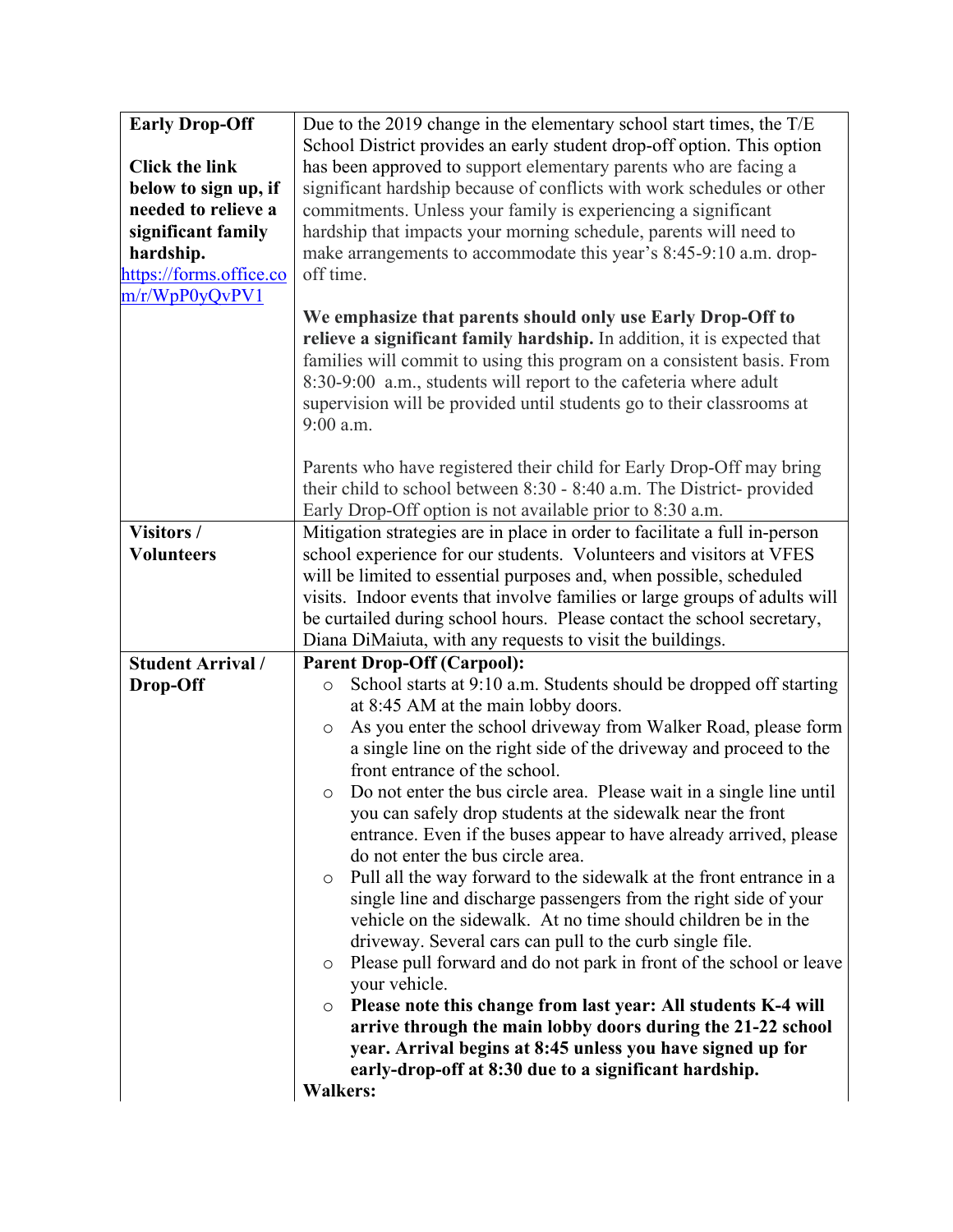|                          | School starts at 9:10 a.m. Students should arrive starting at 8:45<br>$\circ$                           |
|--------------------------|---------------------------------------------------------------------------------------------------------|
|                          | AM this year and should enter through the main lobby doors.                                             |
|                          | <b>Bus Arrival:</b>                                                                                     |
|                          | Students riding buses will arrive between 8:45 and 9:10 AM and<br>$\bigcirc$                            |
|                          | will enter the school via the doors in the bus circle.                                                  |
|                          |                                                                                                         |
|                          | 8:30 a.m. – Early Drop Off students report to the cafeteria                                             |
|                          |                                                                                                         |
|                          | 8:45 a.m. – Student arrival begins. Students report to the cafeteria if<br>they arrive before 9:00 a.m. |
|                          | 9:15 a.m. – Late Bell; late arriving students check in at greeter's desk at                             |
|                          | the main entrance to be marked late and then proceed to classrooms.                                     |
| <b>Student Dismissal</b> | <b>Parent Pick-Up (Carpool):</b>                                                                        |
| / Pick- Up               | School is dismissed at 3:45 p.m. Depending on the number<br>$\circ$                                     |
|                          | of families utilizing the carpool line, we may start the                                                |
| (see 'Safety             | dismissal process earlier, if needed. As you enter the                                                  |
| Reminders' below)        | driveway from Walker Road please form a single line in                                                  |
|                          | the far right side of the driveway. Staff members will                                                  |
|                          | record student names on an iPad that will display in the                                                |
|                          | classrooms. Students will exit from the main lobby doors.                                               |
|                          | Please pull forward to the front entrance to allow room for                                             |
|                          | several cars.                                                                                           |
|                          | If your child is not at the pick-up area and there are other<br>$\circ$                                 |
|                          | parents waiting behind you, pull forward and we will call                                               |
|                          | for your child.                                                                                         |
|                          | On the first day of school in your child's red folder you<br>$\circlearrowright$                        |
|                          | will receive a Valley Forge carpool ID tag with your                                                    |
|                          | child's name. Please place this carpool ID tag in your front                                            |
|                          | window to facilitate picking up your child.                                                             |
|                          | <b>Walkers:</b>                                                                                         |
|                          | Walkers are dismissed from the playground doors at the<br>O                                             |
|                          | back of the building. Please notify your child's teacher if                                             |
|                          | he/she will be walking.                                                                                 |
|                          | For those parents who come to the door to pick up their<br>O                                            |
|                          | children at the playground doors, we ask that you wait                                                  |
|                          | outside and carry the carpool ID tag with you. School                                                   |
|                          | personnel will record the names on an iPad, and students                                                |
|                          | will be dismissed from their classrooms to the playground                                               |
|                          | doors.                                                                                                  |
|                          | <b>Buses:</b>                                                                                           |
|                          | Students riding buses will be called to the cafeteria and<br>O                                          |
|                          | loaded in the bus circle. Seats will be assigned on buses.                                              |
|                          | Masks must be worn on buses.                                                                            |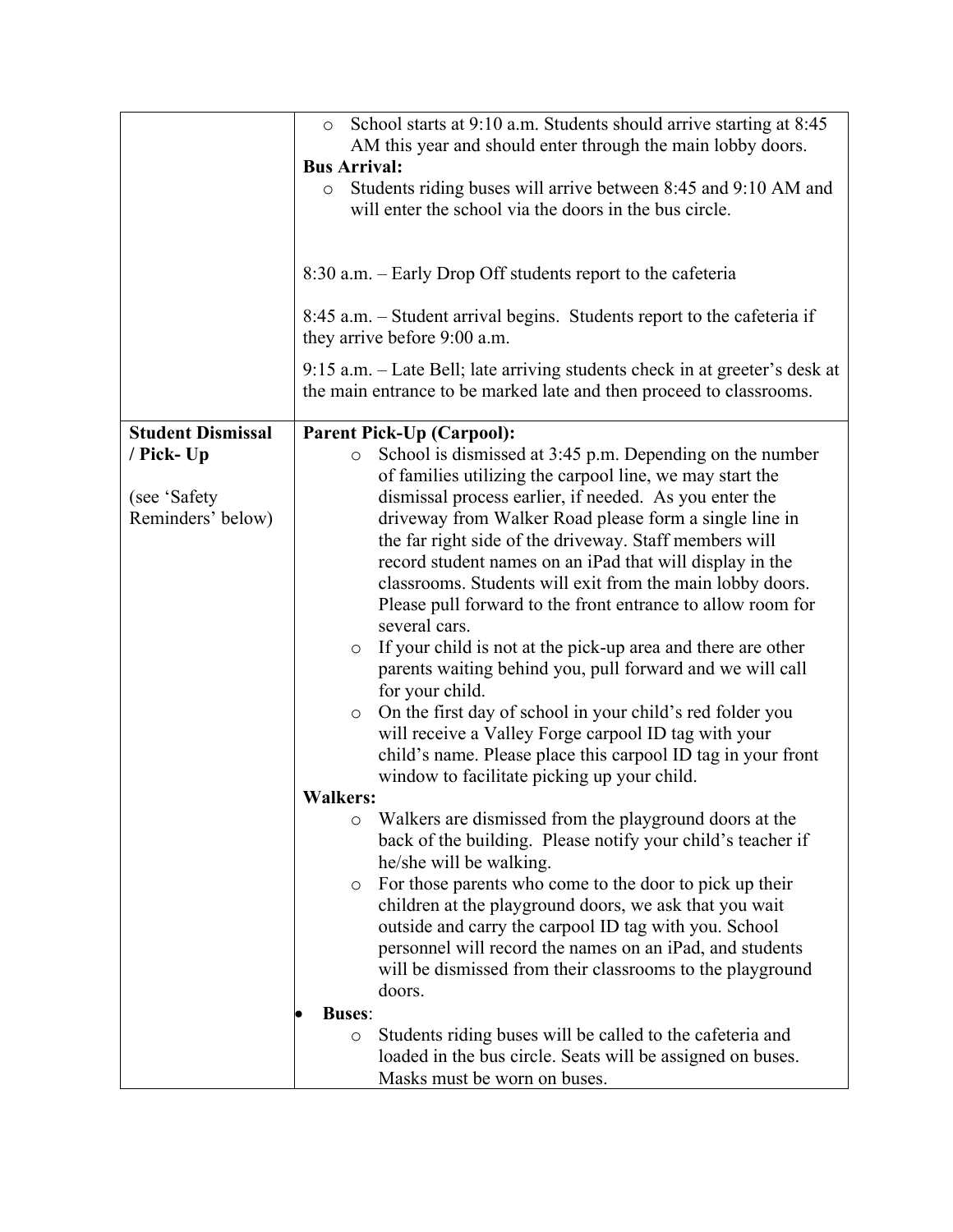| <b>Early Dismissal</b>                         | Please send a note for any early dismissals to                                                                                                                                                                                                                                                                                                                                                                                                                                                                                                                                                                                                                                                                                                                                                                                                                                                      |
|------------------------------------------------|-----------------------------------------------------------------------------------------------------------------------------------------------------------------------------------------------------------------------------------------------------------------------------------------------------------------------------------------------------------------------------------------------------------------------------------------------------------------------------------------------------------------------------------------------------------------------------------------------------------------------------------------------------------------------------------------------------------------------------------------------------------------------------------------------------------------------------------------------------------------------------------------------------|
| (for an                                        | $v$ feattendance $(a)$ tesd.net. Park in an open parking space in the                                                                                                                                                                                                                                                                                                                                                                                                                                                                                                                                                                                                                                                                                                                                                                                                                               |
| appointment)                                   | parking lot.                                                                                                                                                                                                                                                                                                                                                                                                                                                                                                                                                                                                                                                                                                                                                                                                                                                                                        |
|                                                | Call the main office (610-240-1600) and office staff will meet you at                                                                                                                                                                                                                                                                                                                                                                                                                                                                                                                                                                                                                                                                                                                                                                                                                               |
|                                                | the main entrance with your child.                                                                                                                                                                                                                                                                                                                                                                                                                                                                                                                                                                                                                                                                                                                                                                                                                                                                  |
| <b>Arrival and</b>                             | Please refrain from using cell phones when entering or exiting the                                                                                                                                                                                                                                                                                                                                                                                                                                                                                                                                                                                                                                                                                                                                                                                                                                  |
| <b>Dismissal Safety</b>                        | carpool circle. Arrival and dismissal times are very busy, and we need                                                                                                                                                                                                                                                                                                                                                                                                                                                                                                                                                                                                                                                                                                                                                                                                                              |
| <b>Reminders</b>                               | everyone to be alert.                                                                                                                                                                                                                                                                                                                                                                                                                                                                                                                                                                                                                                                                                                                                                                                                                                                                               |
|                                                |                                                                                                                                                                                                                                                                                                                                                                                                                                                                                                                                                                                                                                                                                                                                                                                                                                                                                                     |
|                                                | Each family will receive a Valley Forge Carpool ID Tag to display<br>in their cars in the carpool line. In order to keep our carpool line<br>running safely and smoothly, we ask that you display the name card<br>on your dashboard or under your visor.                                                                                                                                                                                                                                                                                                                                                                                                                                                                                                                                                                                                                                           |
|                                                | Please pull forward as far as possible to allow staff members to load<br>several children into their cars at once. If you have to wait for your<br>child or buckle them in, again, please pull up as far as you can to allow<br>the carpool line to move quickly.                                                                                                                                                                                                                                                                                                                                                                                                                                                                                                                                                                                                                                   |
|                                                | Please do NOT get out of your car to retrieve your child from the                                                                                                                                                                                                                                                                                                                                                                                                                                                                                                                                                                                                                                                                                                                                                                                                                                   |
|                                                | line. Please let your child out on the curb side of the carpool circle.                                                                                                                                                                                                                                                                                                                                                                                                                                                                                                                                                                                                                                                                                                                                                                                                                             |
|                                                | We strive to keep the line moving so everyone can get out in a<br>timely manner.                                                                                                                                                                                                                                                                                                                                                                                                                                                                                                                                                                                                                                                                                                                                                                                                                    |
|                                                | Please do not park and leave your car anywhere but in a lined<br>parking spot during morning drop off or afternoon dismissal.                                                                                                                                                                                                                                                                                                                                                                                                                                                                                                                                                                                                                                                                                                                                                                       |
|                                                | Please be mindful of the stop signs, oncoming traffic in the parking<br>lot, and the speed limit. Cars are not permitted in the bus circle                                                                                                                                                                                                                                                                                                                                                                                                                                                                                                                                                                                                                                                                                                                                                          |
| <b>Masking and Social</b><br><b>Distancing</b> | Wearing a properly fitting mask serves as a strong protective measure<br>for both the individual wearing the mask and others around them.<br>Please note information from the CDC on the importance of wearing<br>masks (here) and the proper type of mask to wear (here). Gaiters are<br>not permitted.<br><b>Masking.</b> Individuals aged two and over are required to wear a<br>face covering while indoors in any District building and on<br>school buses regardless of vaccination status. Masking is<br>optional but welcome during outdoor activities such as recess,<br>activity or PE. Although quarantines may still be required,<br>universal indoor masking will greatly reduce the necessity for<br>educational interruption for all students and staff. Families are<br>encouraged to review the COVID-19 mitigation strategies in<br>detail prior to the start of the school year. |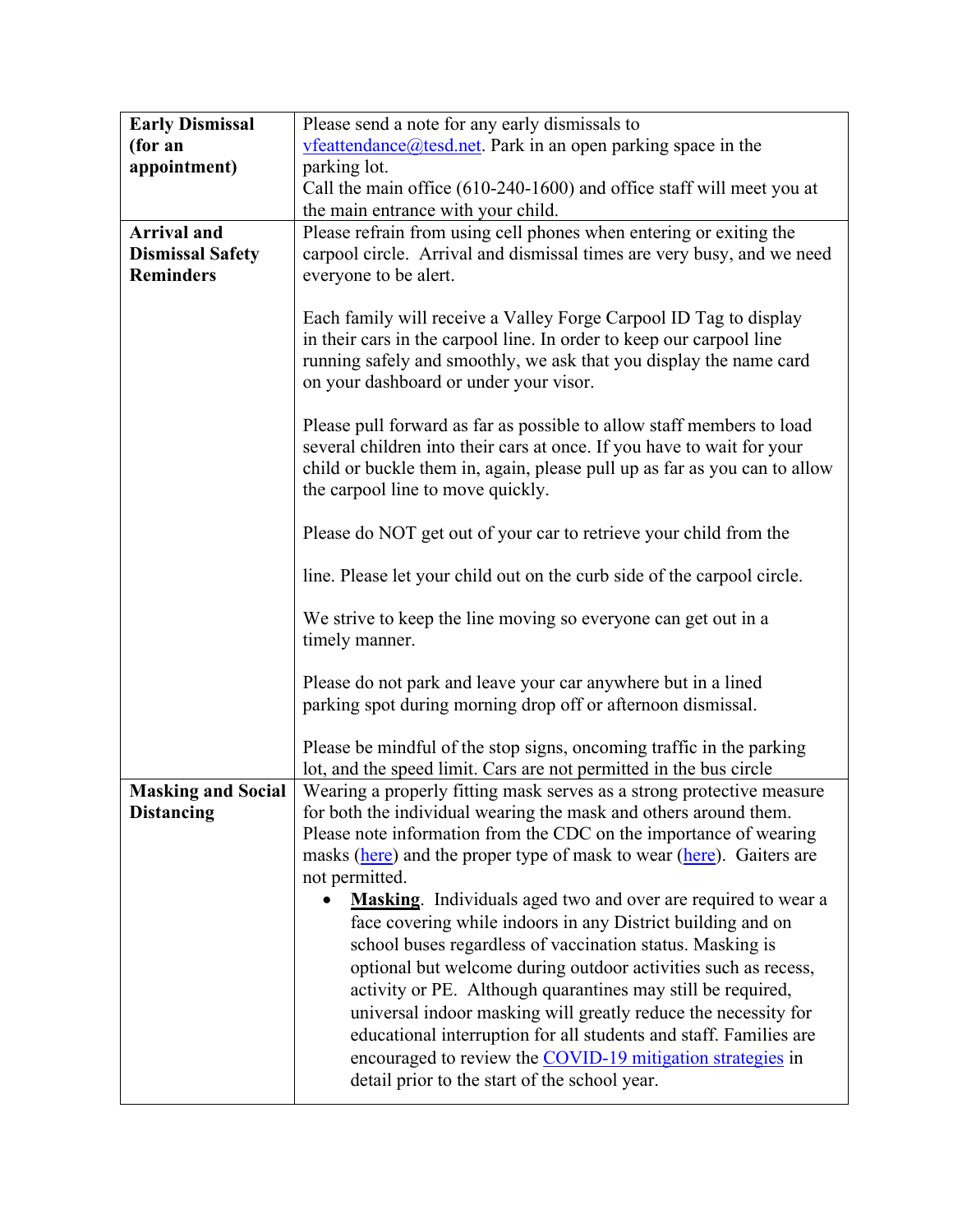|                      | TESD will work to maintain at least 3 feet of physical distancing             |
|----------------------|-------------------------------------------------------------------------------|
|                      | between students whenever possible. Physical distancing of less than 3        |
|                      | feet may occur in classroom activities, building transitions,                 |
|                      | transportation, lunch, or other times during the day. The CDC has             |
|                      | indicated that the inability to maintain 3 feet of physical distancing        |
|                      | should not be a barrier to full, in-person instruction, provided              |
|                      | the District implements other prevention strategies such as mask              |
|                      | wearing.                                                                      |
|                      |                                                                               |
|                      | Teachers will be wearing masks during instruction when students are in        |
|                      | the classroom, as will students.                                              |
|                      |                                                                               |
|                      | Current guidance from CCHD and CDC identify that for K-12 indoor classroom    |
|                      | settings, the close contact definition excludes students within 3-6 feet of a |
|                      | positive COVID-19 case when both students were wearing a proper mask and      |
|                      | other prevention strategies were in place.                                    |
| <b>Special Areas</b> | Art, Music and Library/Media will happen in the Art Room, Music               |
|                      | Room, and Library, respectively.                                              |
|                      | Physical Education classes will be held outside, as frequently as             |
|                      | possible (weather conditions permitting).                                     |
|                      |                                                                               |
|                      | Band, chorus and strings will be held to the extent possible with             |
|                      | proper social distancing measures and mitigation strategies in                |
|                      | place.                                                                        |
| <b>Student Lunch</b> | Students bring bagged lunches from home or order lunch from the               |
|                      |                                                                               |
|                      | cafeteria via their teachers during morning meetings.                         |
|                      | Students will wear masks as they pick up their lunches in the cafeteria,      |
|                      | and the mask-off eating time during lunch periods will be limited to less     |
|                      |                                                                               |
|                      | than 15 minutes to the fullest extent possible.                               |
|                      | Due to the large number of students at Valley Forge with life-                |
|                      | threatening food allergies, we encourage families not to send students        |
|                      | to school with peanut butter or nuts for snack or lunch.                      |
|                      |                                                                               |
|                      | During the 2021-2022 school year, students will not be charged for            |
|                      | school meals. There is still a cost for snacks.                               |
|                      |                                                                               |
|                      | To provide as much social distancing as possible between students             |
|                      | while they are eating, we will now use a combination of the cafeteria         |
|                      | and the large group room at Valley Forge for all lunch periods.               |
|                      |                                                                               |
|                      | Classes will rotate locations on a regular schedule.                          |
| <b>Recess</b>        | Recess will be held by grade level, rather than by individual class, at       |
|                      | regularly scheduled times for each grade level. Students will wash or         |
|                      | sanitize hands before and after playground use. Masking is optional but       |
|                      | welcome during outdoor activities such as recess or PE.                       |